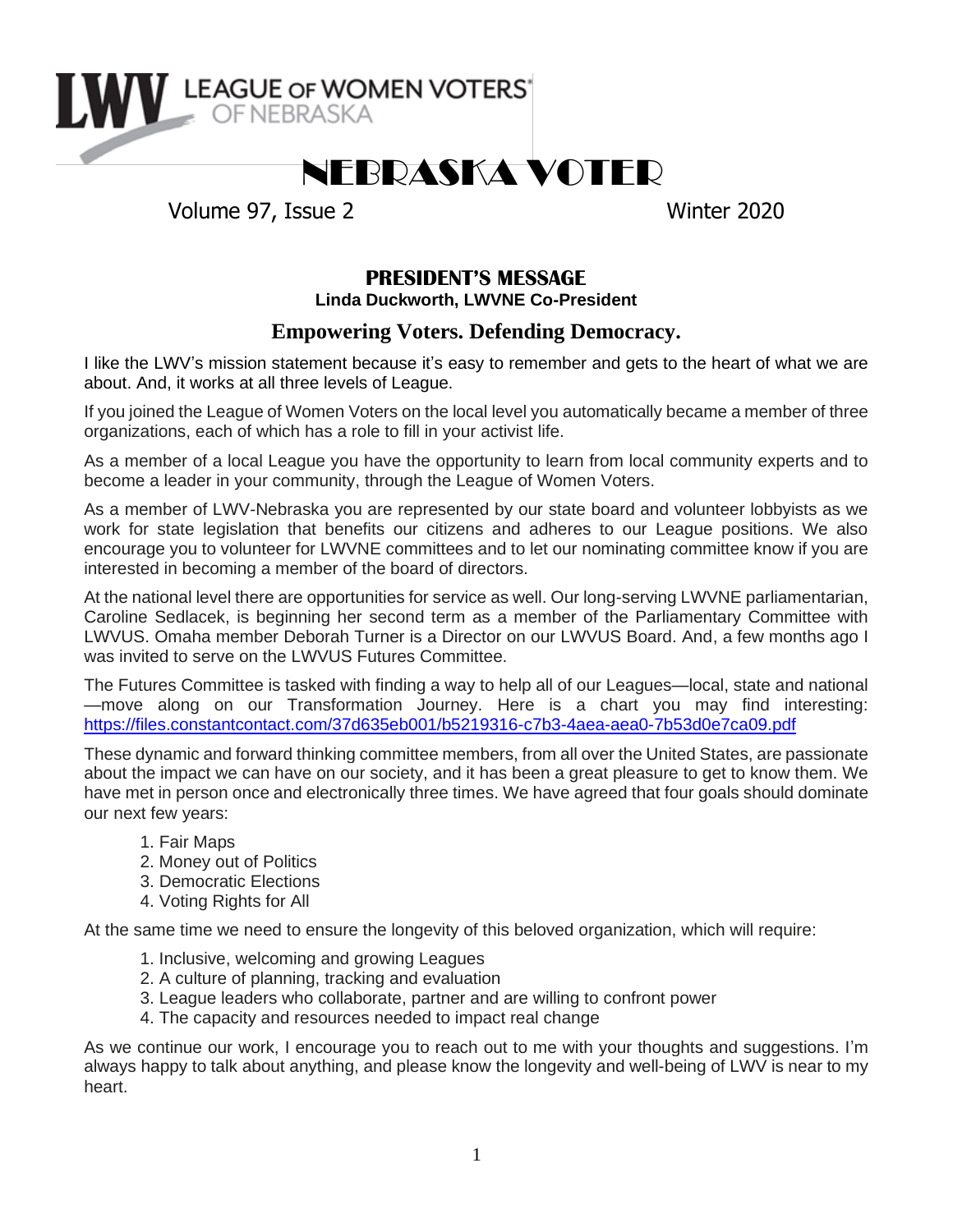#### **ACTION VICE PRESIDENT'S REPORT Sherry Miller**

Most of my activity since the last issue of the VOTER has been joining conference calls with the Nebraska Table for Clean Energy, representing the League co-chairs for Natural Resources and the League membership.

The Table for Clean Energy has a large membership but the organizations usually participating include the following: Center for Rural Affairs, Citizens Climate Lobby, Farmers Union, Interfaith Power and Light, League of Conservation of Voters, League of Women Voters of Nebraska, Midwest Energy Efficiency Alliance, Nature Conservancy, Nebraska Climate Caucus, Nebraskans for Solar, New Power Nebraska, Sierra Club, Wildlife Federation, and elected board members of OPPD and NPPD. The last includes Janece Mollhoff, former Natural Resources Director for LWVNE, now serving on the OPPD board.

The weekly call agenda includes reports on the three largest energy districts in Nebraska, namely, Lincoln Electric System, Nebraska Public Power and Omaha Public Power. While NPPD and OPPD boards are made up of elected directors, the mayor of Lincoln appoints members of the LES board.

It has been very encouraging to hear of the progress made by OPPD toward zero net carbon goals; unfortunately, NPPD lags far behind with LES somewhere in the middle of such efforts. LES does purchase wind power from Oklahoma and a large solar array is planned for east of the city. There is resistance to developing wind power by the NPPD board, bolstered by ranchers and farmers whose property is in the Sandhills. The fragility of the Sandhills, unique in the United States, creates the biggest hurdle to developing wind farms and transmission lines.

OPPD livestreams its board meetings; the group has been pressuring LES to do the same and has been promised that when LES moves to new headquarters, it will add livestreaming. If you are an LES consumer, you are encouraged to contact LES at its website and advocate for livestreaming of its board meetings. Other city boards, such as the school board, city council, and planning commission already livestream.

Many good resources are shared by the members of the Table, including the following:

<https://www.oppd.com/> and click on the Power with Purpose link ([https://www.oppd.com/community/oppd](https://www.oppd.com/community/oppd-listens/power-with-purpose/)[listens/power-with-purpose/\)](https://www.oppd.com/community/oppd-listens/power-with-purpose/).

<https://www.les.com/> and click on Sustainability Initiatives ([https://www.les.com/pdf/renewables.pdf\)](https://www.les.com/pdf/renewables.pdf).

<https://www.nppd.com/> and click on Energy Resources ([https://www.nppd.com/powering-nebraska/energy](https://www.nppd.com/powering-nebraska/energy-resources)[resources\)](https://www.nppd.com/powering-nebraska/energy-resources) for information on its renewable energy practices.

## **LWVNE SIGNS on to "PEOPLE POWERED FAIR MAPS" INITIATIVE Sheri St. Clair, LWVNE Government Director**

#### **\$10,000 LWVUS Grant Secured; Committee Looking for LWVNE Members to Join the Effort**

The June 27, 2019, decision by the U.S. Supreme Court in three partisan gerrymandering cases (including Rucho v. League of Women Voters of North Carolina) was a "call to action" for the League of Women Voters. When the court decided to take a hands-off approach to redistricting, LWVUS initiated "People Powered Fair Maps," a campaign to ensure fair representation throughout the 50 states and the District of Columbia. This 50-state redistricting campaign lasting through 2022 is intended as a collaboration among national, state, and local Leagues with an aim of building power in communities across the country, with LWV as the leading organization fighting for fair redistricting.

Through this campaign, the League expects to engage in many different activities with each state choosing its course. Some may defend existing systems, implement recent reforms, or look for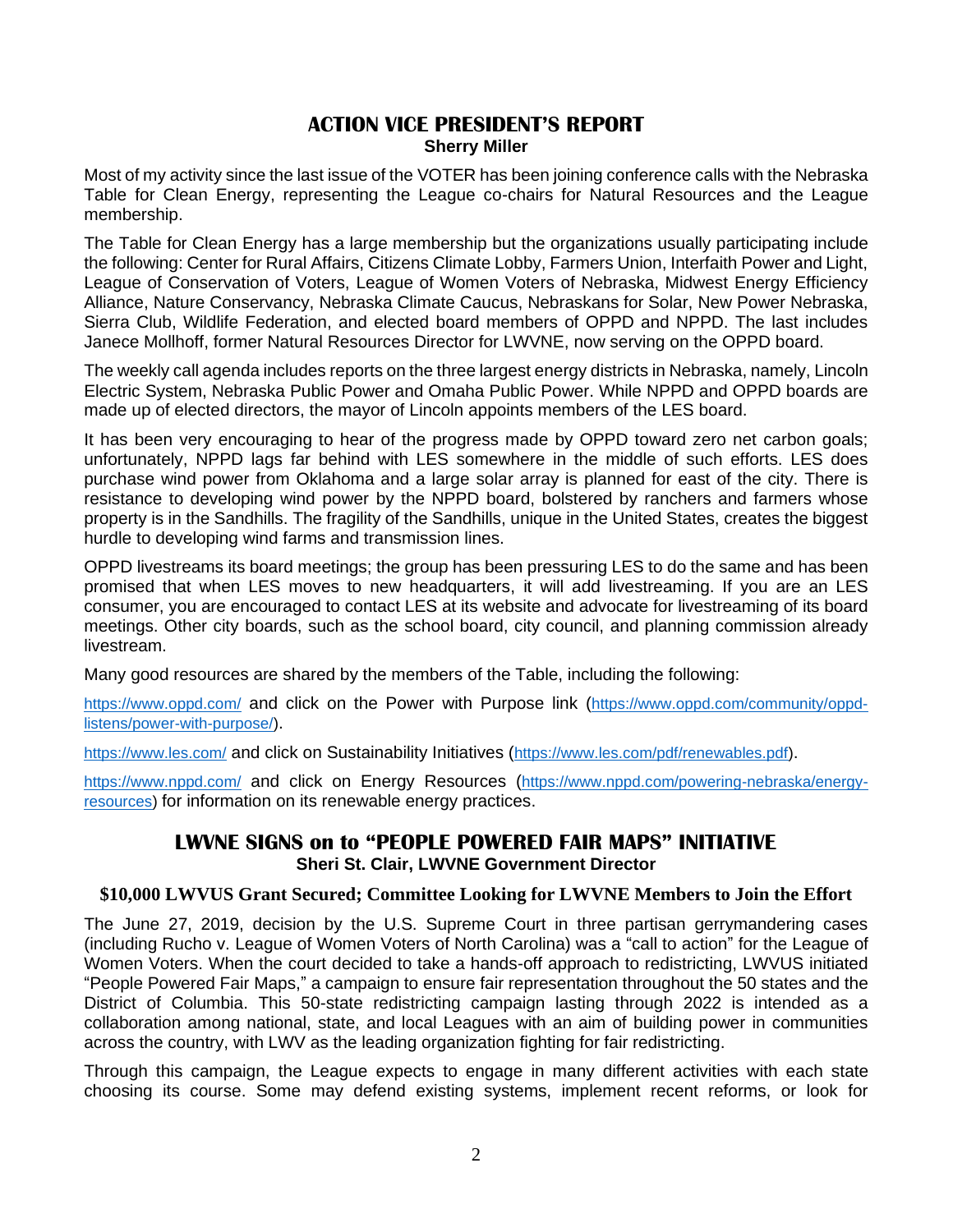opportunities to put the power of redistricting into the hands of the people, not politicians. Areas of focus include:

Education/Advocacy Organizing and Mobilizing Partnership Building Ballot Initiatives/Referendums State Constitutional Options/Litigation Federal Legislative Fixes



To assist state Leagues in implementing their state's campaign, LWVUS is providing grants and materials to educate communities as well as key decision makers. LWVNE is actively supporting this campaign. At the October board meeting, a Fair Maps committee was formed consisting of MaryLee Moulton, Kate High, Sherry Miller, and Carol Dennison, with Sheri St. Clair as chair.

The state Fair Maps committee has secured a \$10,000 grant from LWVUS that will be directed toward a statewide education campaign. Another effort will focus on legislative action. A more extensive effort, a petition drive for a ballot initiative, is underway through other organizations. Potential language and partners are being discussed. LWVUS encourages collaboration with stakeholders, and it only makes sense to find others working for the same fair democracy policies to share information and multiply the effort. A contact list of organizations, agencies, and all interested community groups is being made to enlist their cooperation. Help us think of community and state organizations in which you belong that would be interested in partnering to achieve voter-centered fair maps in Nebraska.

Legislative action will involve getting a redistricting bill onto the floor for debate and a vote. Three bills were introduced in the 2019 session, but none emerged from Executive Committee. This route to redistricting may be the best and easiest solution. Other states, Iowa, for one, have handled redistricting through legislative avenues and achieved fair and balanced systems for drawing district lines.

A public relations campaign has already been discussed with the help of American Advertising Federation Omaha, working through the Omaha League. These consultants have designed a Fair Maps logo superimposed on our state map to identify "People Powered Fair Maps" for Nebraska. An extensive social media campaign is taking shape and, again, we will need your support to share redistricting information to your Facebook, Instagram and Twitter friends.

LWV members across the state are asked to join the fair redistricting education effort. This may include mailing postcards, writing letters to editors, contacting state legislators, reposting educational materials to social media, and/or making presentations to a variety of groups and organizations. Please share contact information about any organization that might partner with us. Send to Sheri St. Clair [\(stsheri4@gmail.com\)](mailto:stsheri4@gmail.com) and let us know ways in which you can help.

We're counting on you!

## **EDUCATION COMMITTEE Lynne Elwood, LWVNE Education Director**

If you like to follow education bills in the Unicameral, then the Education Committee is for you. As per the Nebraska League's program, we track bills dealing with the financing of Nebraska's public schools, bills that support policies promoting a quality education for all Nebraska children (PreK–12), student assessment, early childhood education, providing services to children in key transition years, academic freedom, school safety and evaluation of education professionals. If interested or if you have questions, please contact LWVNE Education Director Lynne Elwood: [Lelwood2@gmail.com](mailto:Lelwood2@gmail.com) or 402-980-9043.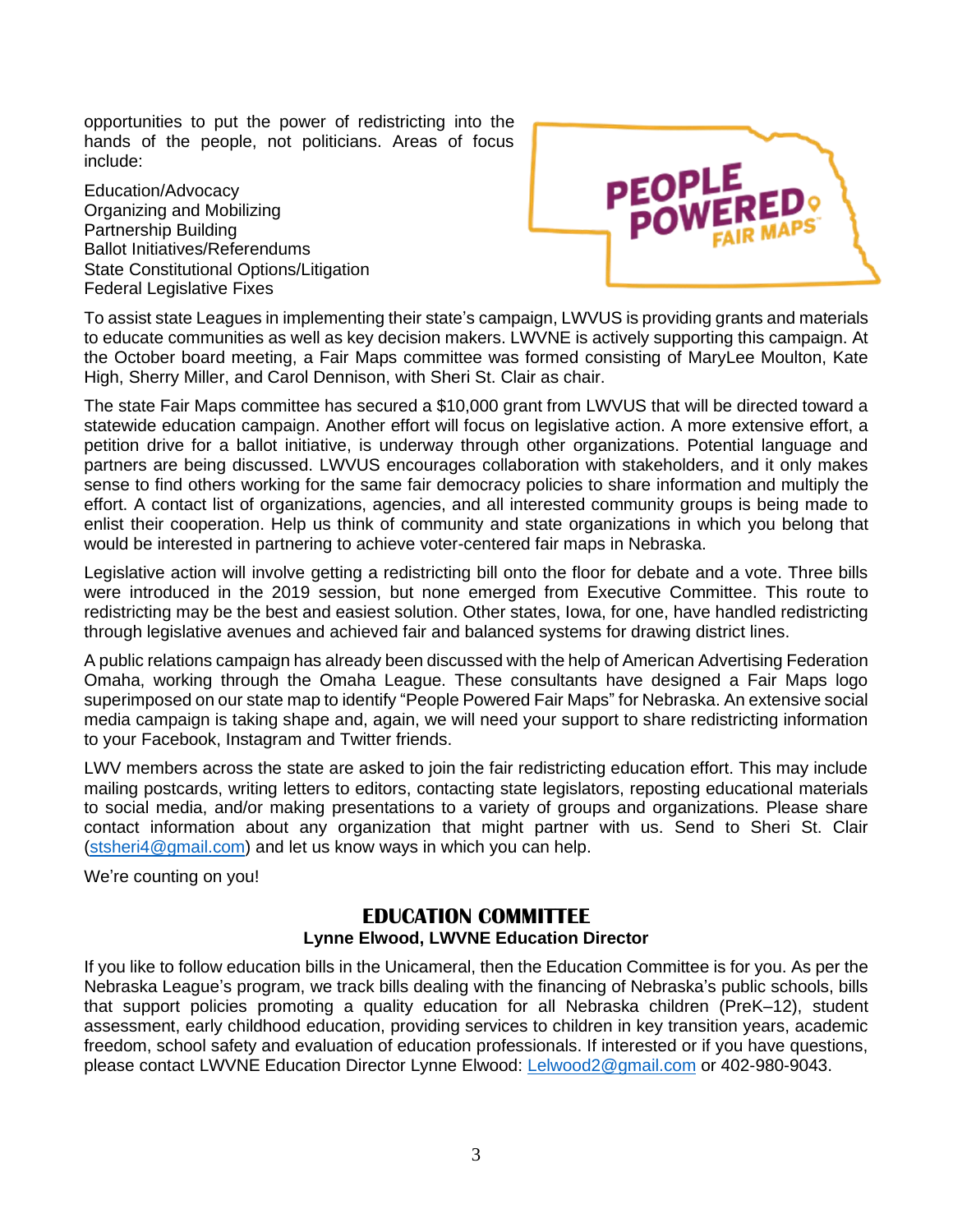## **NATURAL RESOURCES CO-DIRECTORS' REPORT**

#### **Janelle Stevenson and Megan York Lyons**

We recently joined LWVNE as the Natural Resources Co-Directors. Over the past six months, we have familiarized ourselves with organizations dedicated to sharing knowledge about climate change and local environmental issues. We've already met with organizations including Women in Green Meetup (USGBC), Lincoln Mayor's Environmental Task Force, Citizens Climate Lobby, and the Youth Climate Strike.

#### **Omaha Public Power District**

Omaha Public Power District (OPPD) is seeking an RFP (request for proposal) for 600 megawatts of solar energy, and up to 600 megawatts of natural gas generation from peakers (power plants that generally run only when there is a high demand). If OPPD goes forward with 600MW of solar, it would be the largest solar installation in the country. OPPD also announced a goal of net zero carbon by 2050. Both of these decisions are a huge win for both rate-payers and the environment.

#### **Keystone XL Pipeline**

Considering the recent oil spill in North Dakota, we need to be following developments on the Keystone XL tar sands pipeline. Nebraska should continue to be cautious of TC Energy using eminent domain to gain land. These structures are guaranteed to leak (not just droplets, but thousands of gallons) causing environmental harm to our clean water, communities, and our wildlife

#### **Lincoln Earth Day**

Lincoln Earth Day is coming up on April 25, 2020, and we'd like to have a booth. The event marks the 50th anniversary of Earth Day and is a chance to engage a mostly informed and already active sector of voters. If you are interested in volunteering, please email [naturalresourceslwvne@gmail.com.](mailto:naturalresourceslwvne@gmail.com)

### **SIGN UP TO JOIN ROAD TRIP TO IOWA TO CELEBRATE LWV CENTENNIAL Dianne Bystrom, LWVNE Co-President**



LWVNE co-presidents Linda Duckworth and Dianne Bystrom are organizing a road trip to Iowa on Feb. 13–14, 2020, to celebrate the centennial of the founding of the national League of Women Voters and participate in events leading up to the 100th anniversary of the 19th Amendment.

Those interested in participating in the road trip to Iowa—which will include stops in Charles City, Mason City and Ames—should email

[lindabduckworth@gmail.com](mailto:lindabduckworth@gmail.com) or [dianne.bystrom@gmail.com](mailto:dianne.bystrom@gmail.com) as soon as possible and **no later than Jan. 2, 2020**. Reservations for Feb. 13, 2020, in the block of rooms being held at the Historic Park Inn in Mason City—the last hotel in the world designed and built by Frank Lloyd Wright—are also due by Jan. 2. Members can make reservations by calling 641-422-0015 and asking for a room in the LWVNE block. The website for the Historic Park Inn is [http://www.stoneycreekhotels.com/hotel/travel/masoncity](http://www.stoneycreekhotels.com/hotel/travel/masoncity-parkinn/home.do)[parkinn/home.do.](http://www.stoneycreekhotels.com/hotel/travel/masoncity-parkinn/home.do)

Duckworth and Bystrom will help organize carpools for the road trip, based on the emails they receive from those interested in participating. The trip will include a tour of suffrage leader and LWV founder Carrie Chapman Catt's Girlhood Home in Charles City on Feb. 13, a stay at the Historic Park Inn in Mason City on Feb. 13, and participation in the Iowa 19th Amendment Centennial Commemoration Committee's kick-off events at Iowa State University in Ames on Feb. 14.

The Iowa kick-off events on Feb. 14 include a lecture by Elaine Weiss, author of *The Woman's Hour: The Great Fight to Win the Vote*; a performance of *The Yellow Rose of Suffrage*, a one-woman play about Catt by Iowa State theatre professor emerita Jane Cox; and presentations on such topics as suffrage in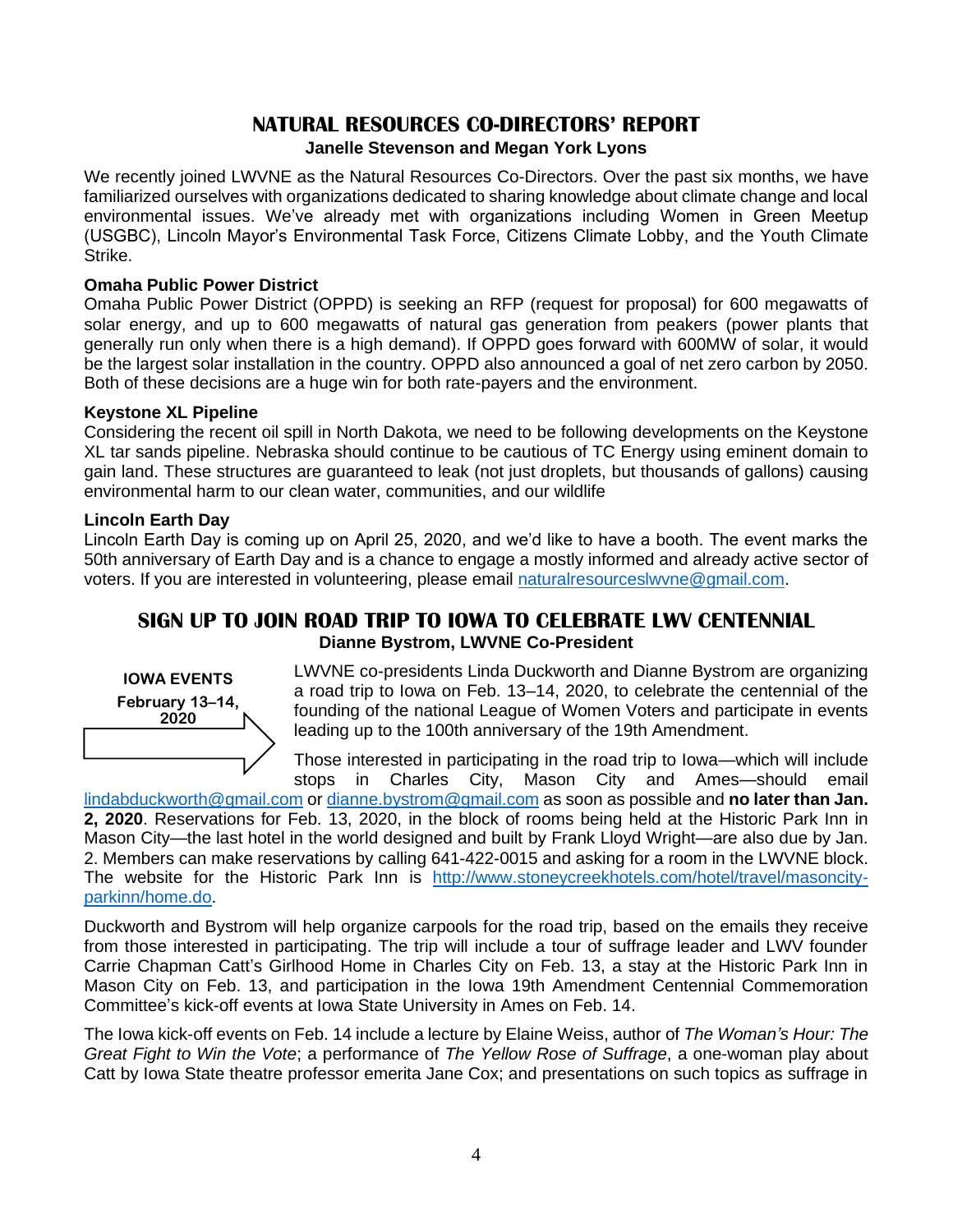the South, the role of women of color in the women's suffrage movement, women's political participation from 1920–2020 and the history of voting rights.

Carpools will depart from Omaha by 7:30 a.m. on Feb. 13 to arrive in Charles City by noon. Participants will gather for lunch in downtown Charles City before a tour of Catt's Girlhood Home. After the tour, participants will depart for Mason City, a 40-minute drive from Charles City, to check in at the Historic Park Inn. Efforts are underway to schedule a conversation, perhaps over dinner, with a local retired educator who is writing a book, *Amazing Women of Early Mason City*, about suffrage leaders from Mason City, including one with Omaha ties.

On Feb. 14, the LWVNE road trip will depart around 9:30 a.m. for Iowa State University in Ames, a 90 minute drive. Events celebrating the founding of the national League of Women Voters on this date in 1920 and the upcoming 100th anniversary of the 19th Amendment on Aug. 26 will begin at 11:30 a.m. with a screening of an excerpt from a new documentary on Catt produced by Iowa Public Television. Weiss's lecture is scheduled for 1:00–2:15 p.m., followed by the *Yellow Rose of Suffrage* from 2:30–3:15 p.m.

Two concurrent sessions will be held from 3:30–4:15 p.m. and 4:30–5:15 p.m., with presentations on "Suffrage in the South," "Women's Political Participation: 1920–2020," "Iowa Stories," including women of color in the suffrage movement; and the "19th Amendment as Voting Rights History." According to organizers, all concurrent session presentations will address diversity and inclusion. The Iowa kick-off will end with a reception from 5:15 to 6:30 p.m. with suffrage displays, including "Missing Faces and Silenced Voices: African-American Women's Involvement in the Iowa Suffragist Movement," a suffrage "selfie" station and suffrage songs.

"Although the events at Iowa State continue until 6:30 p.m. on Feb. 14, carpools can be organized to leave Ames earlier that day," Bystrom said. "Anyone interested in participating in the road trip should email Linda or me to let us know when they wish to leave Ames on Feb. 14. It is most important that those interested in the road trip make their room reservation at the Historic Park Inn in Mason City on Feb. 13 by Jan. 2."

The League of Women Voters of Nebraska will hold its Legislative Day at the Nebraska State Capitol on Feb. 12, 2020, paving the way for a road trip to Iowa on Feb. 13–14.

## **MONEY IN POLITICS PROJECT Kate High, LWVNE Treasurer and MIP Project Chair**

The League's Money in Politics (MIP) project is continuing with several activities. Project Chair Kate High has presented findings from her Money in Politics in Nebraska Reports at the following:

- **★ Hastings League of Women Voters, September 27. The** *Hastings Tribune* **covered the event.** [http://www.hastingstribune.com/nebraska-lags-behind-neighbors-in-campaign-finance](http://www.hastingstribune.com/nebraska-lags-behind-neighbors-in-campaign-finance-regulation/article_d7b712fa-e16e-11e9-99a6-8b2a6ec62c30.html)[regulation/article\\_d7b712fa-e16e-11e9-99a6-8b2a6ec62c30.html](http://www.hastingstribune.com/nebraska-lags-behind-neighbors-in-campaign-finance-regulation/article_d7b712fa-e16e-11e9-99a6-8b2a6ec62c30.html);
- $\star$  Seward League of Women Voters, November 30;
- ★ OLLI (Osher Lifelong Learning Institute) at UN-L class "Dark Money, Montana to Nebraska and Beyond" was held in October and November. This was a four-session class featuring the documentary, "Dark Money". Co-presenter was Jack Gould, Common Cause Nebraska. LWVNE Co-President Dianne Bystrom moderated a panel discussion on Dark Money featuring Sen. Sue Crawford, former Senators Al Davis, and Jerry Johnson and journalist Joe Jordan.

Money in Politics reports, Parts 1, 2, and 3 are available on the League's website[, www.lwv-ne.org.](http://www.lwv-ne.org/) High's research is continuing with an examination of the donors who contributed to 2018 Unicameral candidates.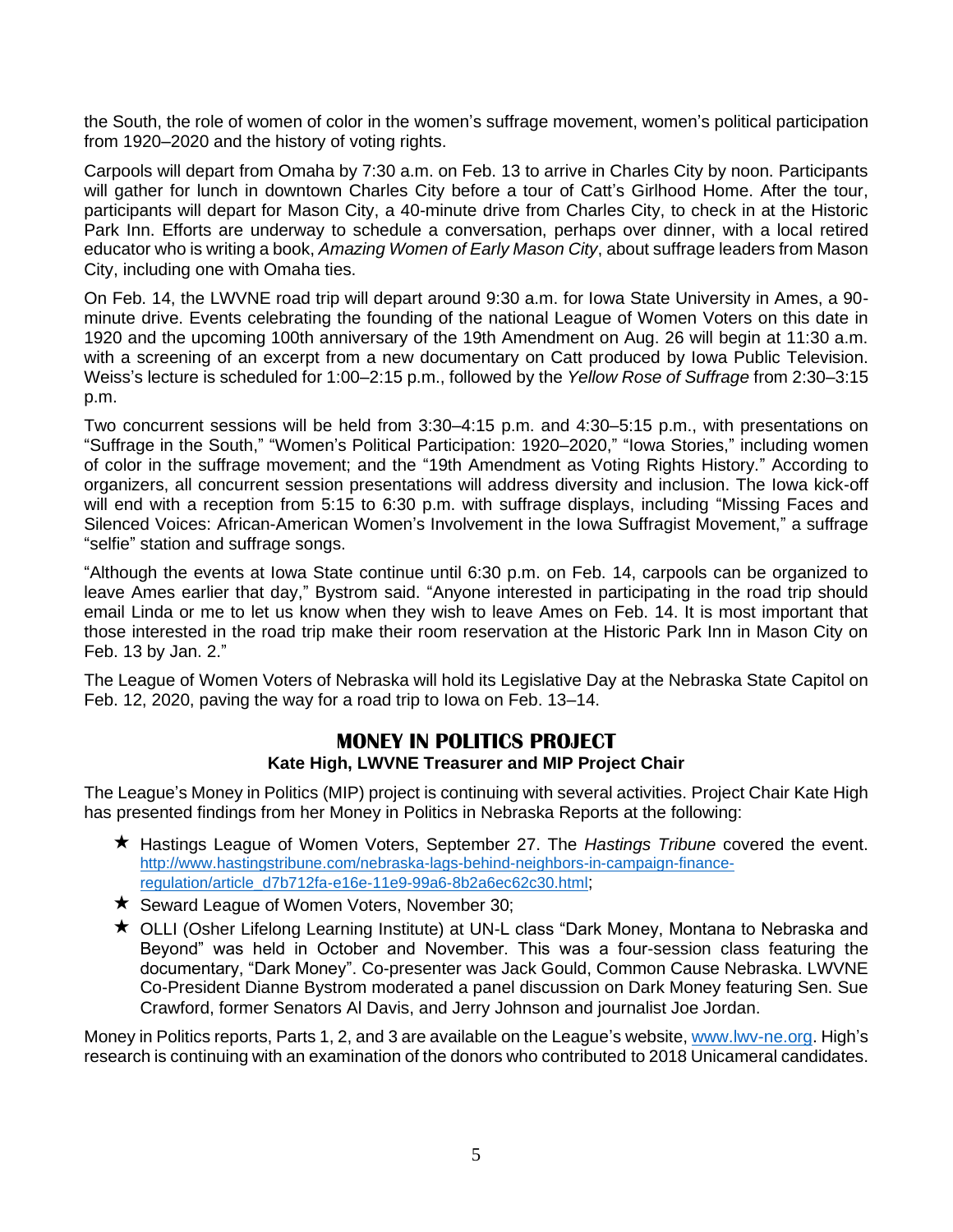#### **WOMEN'S SUFFRAGE 101: IT'S SUFFRAGIST, NOT SUFFRAGETTE Dianne Bystrom, LWVNE Co-President**

As Nebraska and the United States prepare to celebrate the 100th anniversary of the 19th Amendment in 2020, confusion has once again surfaced about the terms "suffragist" and "suffragette."

The correct term is suffragist, **not** suffragette, to refer to advocates of the women's suffrage movement in the United States. In fact, suffragette was considered a derogatory term in the U.S. women's suffrage movement.

The terms suffrage and enfranchisement mean having the right to vote. Suffragists are people who advocate for enfranchisement. According to the National Parks Service, "Although we often see suffragist and suffragette used as though they mean the same thing, their historical meanings are quite different."

In the early 1900s, the battle for women's suffrage was in full force in both Britain and the United States. According to the National Parks Service (and other resources), reporters covering the suffrage movements took sides. In 1906, a British reporter used the word "suffragette" to mock those fighting for women's right to vote. "The suffix '-ette' is used to refer to something small or diminutive, and the reporter used it to minimize the work of British suffragists," according to the National Parks Service.

Although some women in Britain embraced the term suffragette, as a way of reclaiming it from its original derogatory use, the term was viewed as offensive in the United States and not embraced by the U.S. suffrage movement. Instead, the term "suffragette" was wielded by anti-suffragists in their fight to deny women in the United States the right to vote.

So, when referring to people who advocated for women's right to vote in the United States, use "suffragist" and not "suffragette," a term considered derogatory.

#### **LWVNE ANNUAL MEMBERSHIP MEETING, APRIL 25, 2020 Sharon Nemeth, LWVNE Office Administrator**

#### **Suggested Bylaws Amendments Due January 25**

According to Article XIV of the LWVNE Bylaws, one method of amendment is by a two-thirds vote at any LWVNE Annual Meeting, using the following procedures: Proposals for change shall be submitted by any local League board or committee appointed by the president to the board of directors *at least three months prior* to the Annual Meeting. All such proposed amendments together with the recommendations of the state board shall be sent to the presidents of local Leagues and members-at-large at least 30 days prior to Annual Meeting.

The bylaws are on the LWVNE Web site [\(www.lwv-ne.org\)](http://www.lwv-ne.org/) in the left-hand column. Please review the bylaws and send your proposed changes to LWVNE Office Administrator Sharon Nemeth [\(lwv](mailto:lwv-ne@inebraska.com)[ne@inebraska.com\)](mailto:lwv-ne@inebraska.com). The first three articles must remain the same to be consistent with LWVUS requirements. The deadline for submitting proposed amendments is January 25. If you have questions, please contact Caroline Sedlacek, Bylaws Committee Chair [\(csedlacek@cox.net\)](mailto:csedlacek@cox.net).

#### **Suggested Program Changes Due February 25**

Local Leagues and individual members may suggest LWVNE program changes for adoption at the Annual Meeting set for April 25, 2020, in Seward. Any suggested changes should be sent to LWVNE Office Administrator Sharon Nemeth at [lwv-ne@inebraska.com;](mailto:lwv-ne@inebraska.com) the bylaws require that they be submitted by February 25 (*two months prior* to Annual Meeting). All suggestions will be compiled for the Board to make its recommendation on them at its March 14, 2020, meeting. Only minor changes may be made without undertaking a study. The current 2019–2020 Program is on our Web site [\(www.lwv](http://www.lwv-ne.org/)[ne.org\)](http://www.lwv-ne.org/) in the left-hand column.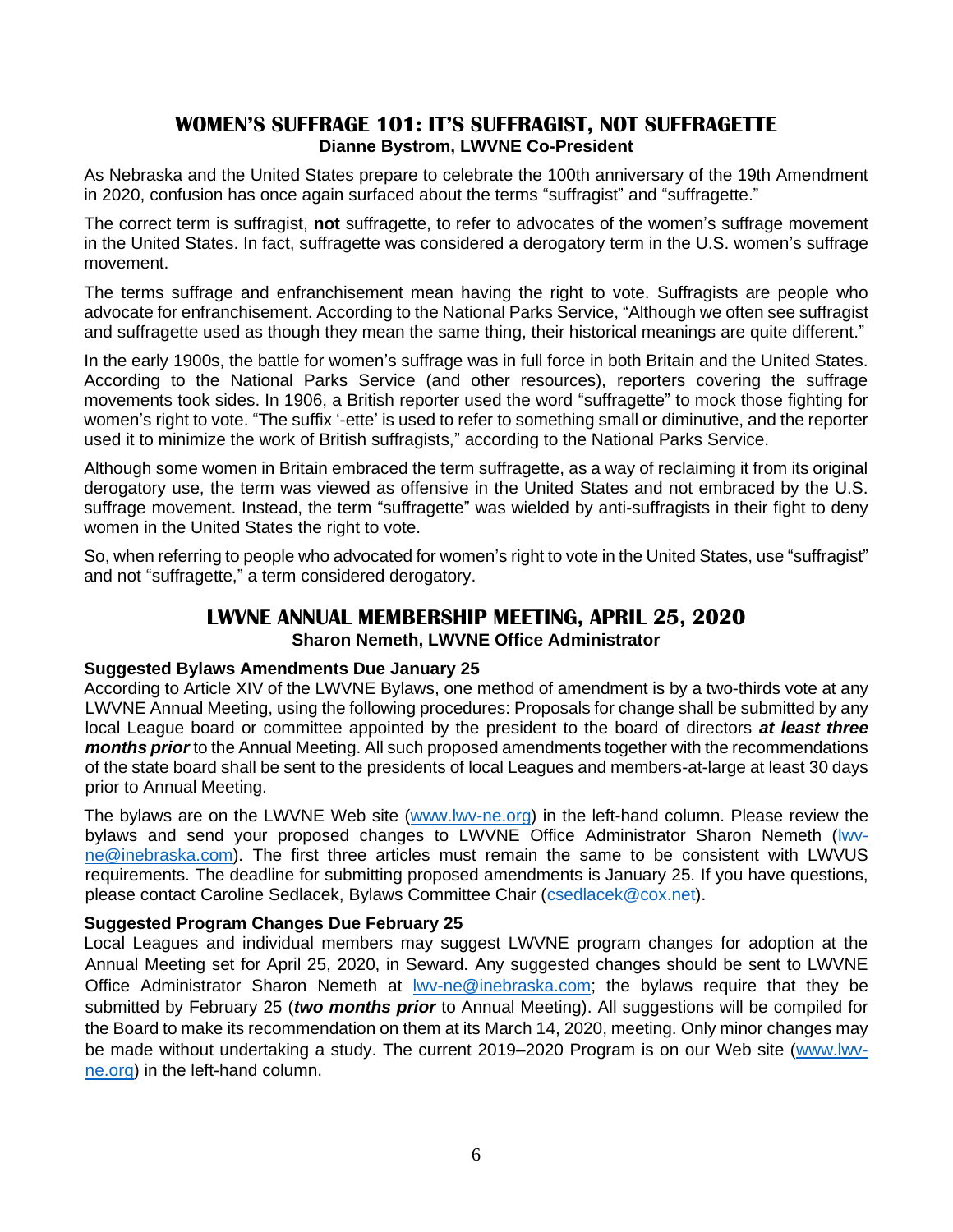# **League of Women Voters of Nebraska (LWVNE)**

# **LEGISLATIVE DAY**

at the State Capitol, First Baptist Church, and Governor's Mansion

# **Wednesday, February 12, 2020**

Featured luncheon speaker:

## **STEVE DUNBAR Professor Emeritus, UN-L Mathematics Department "Neutrality and Fairness in Redistricting"**

8:30 to 9:00 Registration and Refreshments, **First Baptist Church**, 14th and "K" Streets Fellowship Hall open at 8:30 am

9:00 to 10:15 Legislative process; LWVNE Priorities presented by LWVNE Action Directors

10:15 to 11:50Visit with senators, observe Unicameral in session, tour Capitol

11:50 to 1:00 Luncheon (Menu TBA) at the **Governor's Mansion**

**Deadline** for Reservations is **Thursday, February 6, 2020**

*Luncheon seating capacity is 64; the first 63 PAID registrants will be guaranteed a place. A waiting list will be used.*

\*\*\*\*\*\***YOU MAY PAY ONLINE AT** www.lwv-ne.org\*\*\*\*\*\*

To make your reservation, please fill out the form below, detach, write a check payable to LWVNE for the total number of reservations, and mail the reservation form and check to:

Sharon Nemeth, Office Administrator **Questions?** LWVNE Call: 402-475-1411 4600 Valley Road, Suite 306 or Lincoln, NE 68510 Email: [lwv-ne@inebraska.com](mailto:lwv-ne@inebraska.com)

|           | E-Mail _____________________________                                                                                       |
|-----------|----------------------------------------------------------------------------------------------------------------------------|
|           | Legislative District #                                                                                                     |
| <b>OR</b> | \$35 per registration, includes morning refreshments, workshop, and luncheon<br>_____ \$23 per registration, luncheon only |
|           | I want a vegetarian luncheon (entrée not specified)                                                                        |
| <b>OR</b> | \$12 per registration, morning only (refreshments and workshop)                                                            |
|           | Also enclosed is a tax-deductible contribution of \$                                                                       |